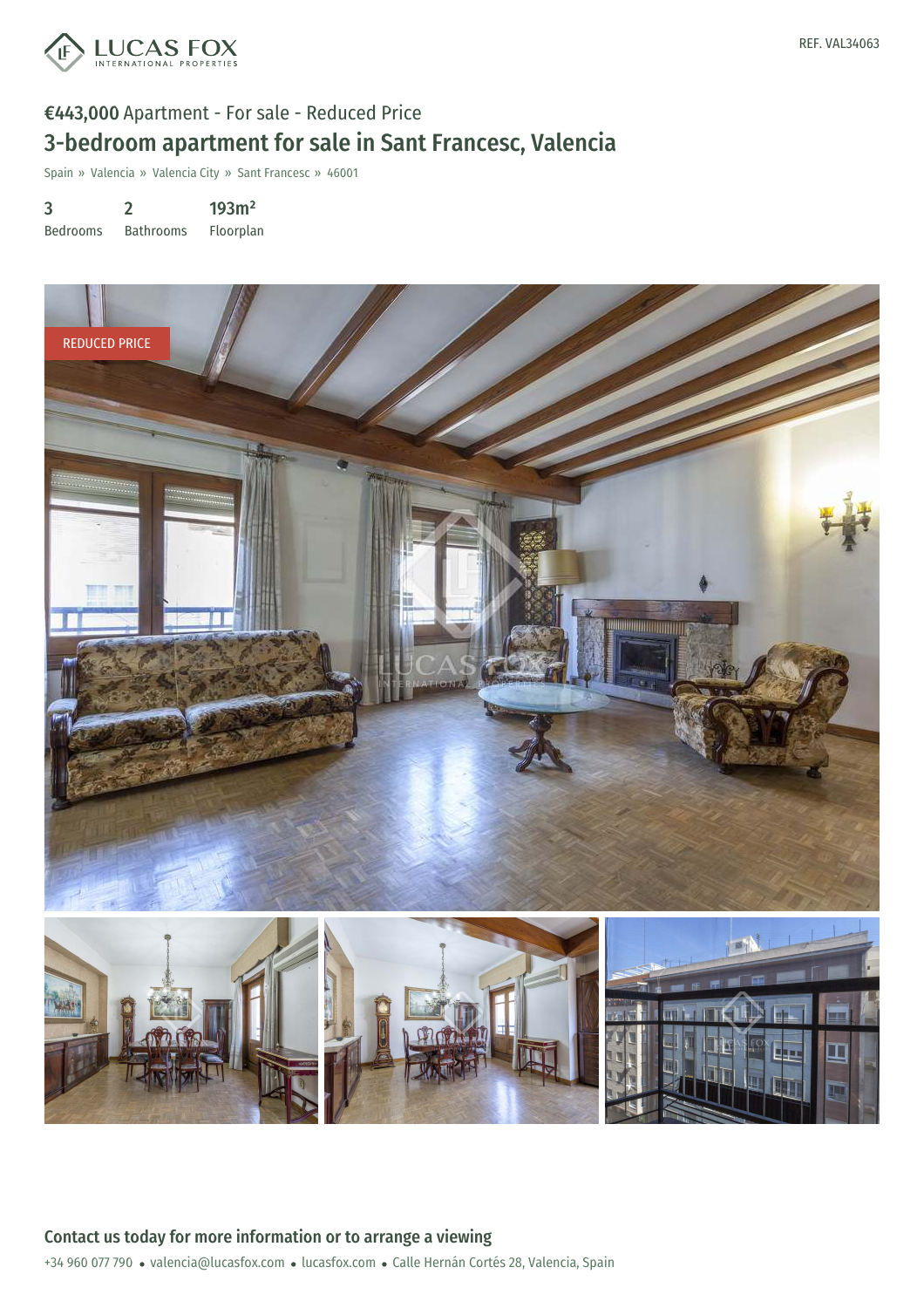

# €443,000 Apartment - For sale - Reduced Price 3-bedroom apartment for sale in Sant Francesc, Valencia

Spain » Valencia » Valencia City » Sant Francesc » 46001

3 Bedrooms 2 Bathrooms 193m²

Floorplan

#### **OVERVIEW**

### Property located in the heart of the city, on a pedestrian street, close to the Plaza del Ayuntamiento with a large living room with fireplace and wooden beams.

The property is located on the seventh floor, facing northeast and with a built area of 170 m².

It currently has a layout with a kitchen with a utility room and pantry area, a bathroom, and 3 bedrooms, one of them with a dressing room and an en-suite bathroom.

The large living room, of more than 40 m², has a fireplace and wooden beams with three large windows and balcony.

The apartment requires renovation, so we show the plans of the current layout and a renovation proposal.

The owner offers the possibility of acquiring a parking space in one of the streets near the home.

Contact us so we can offer you more detailed information about this central property



[lucasfox.com/go/val34063](https://www.lucasfox.com/go/val34063)

Lift, Natural light, Balcony, Fireplace, Near international schools, Storage room, To renovate, Transport nearby, Utility room, Walk-in wardrobe